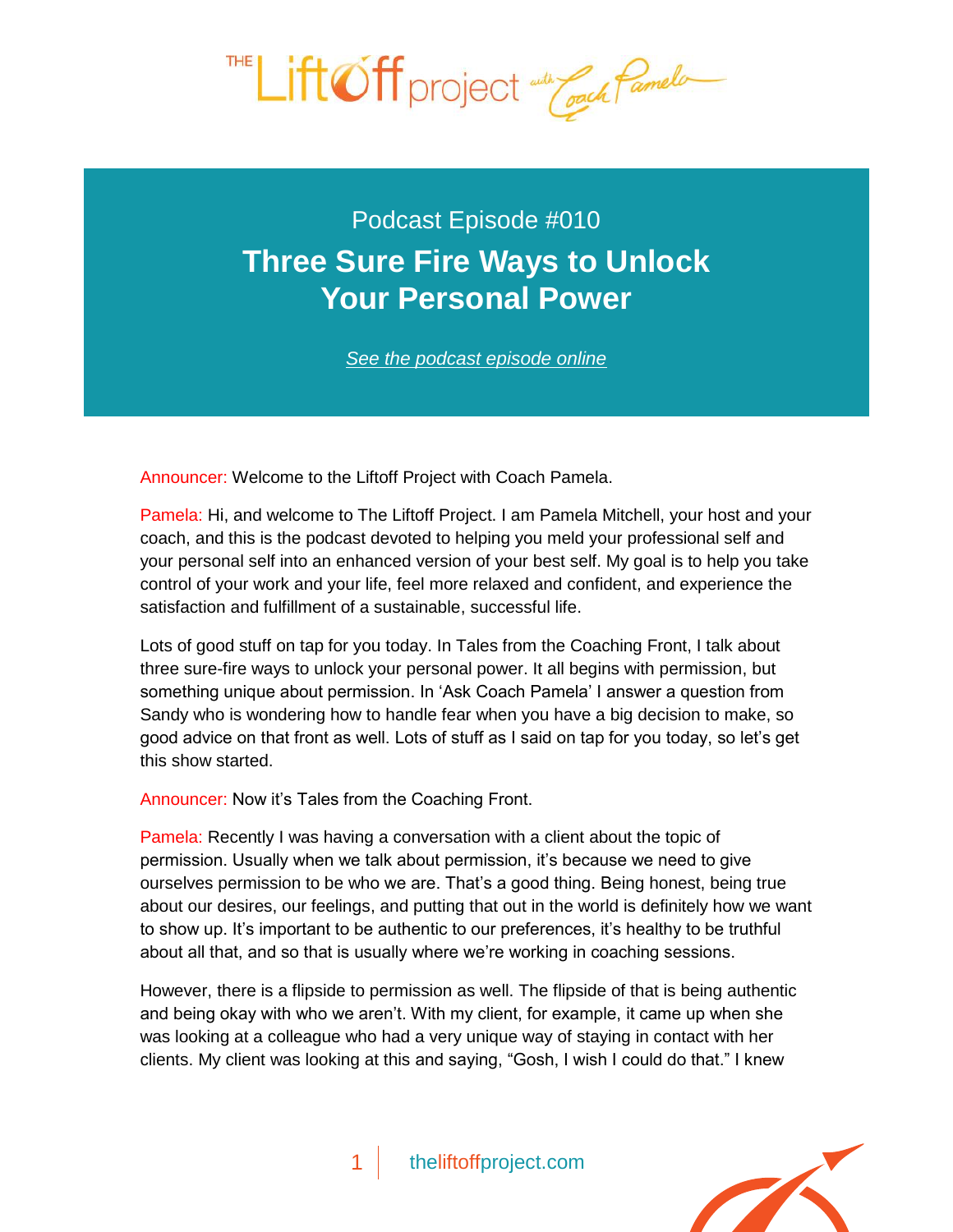

exactly how she felt because I often felt that same way in my own business. I would look at my colleagues and the thing in my field is to send out these long chatty email newsletters, and I would wish I was that person that could send out those email newsletters. I would do it, I would get all fired up, then basically I would fail. After maybe a month or so, I'd just stop doing it.

I would always think, "Oh, gosh, I wish I were that person." I would try to force myself into that box, so I knew exactly how my client felt when looking at her colleague and wishing that she could be the way that her colleague was. However, in this situation, what I talked to my client about was giving herself permission to be who she isn't. Just as much as we know who we are, we also have to know who we aren't, and give ourselves space to be who we aren't.

As I told my client, in my case I just needed to say, "All right, I am not that person who is going to be writing long chatty email newsletters, but I do love to have conversations. I need to build a mechanism for staying in touch with my community that fits who I truly am." This is why you guys are listening to this podcast now because that's much more in line with who I am.

I encouraged my client to figure out a way that she could stay in touch that fit her personality as well. That was the first step in all of this. To unlock her personal power was not to expect herself, and I'm advising you not to expect yourself, to master all skills. If you're not great at something, it's okay to compensate, it's okay to figure out a different way around it, but it starts with giving yourself permission to just say, "I am not that person."

The second thing that you want to do is that sometimes there are cases where you really do maybe need to try and develop a skill set, but what you want to do is you want to evaluate the amount of time that it's going to take you to master that skill set versus the return on investment. If you don't have a natural talent for something, is it worth the work?

I had a different client who was faced with this situation. She had gotten promoted to a C-level position in her company, and at that level it was important to be able to play golf. Now she did play golf, but she hadn't spent a lot of time at it, it wasn't a natural talent, and she didn't have a natural passion for it. But in her new position, in her field, she recognized that it was very important to play golf. In that case it was actually worth the investment to try and develop that skill set because there was going to be some payoff to it. Sometimes we make that analysis and we realize that there really isn't a huge payoff for the amount of time it would take for us to try and master a skill set that's not naturally within our wheelhouse, so you definitely want to make that assessment.

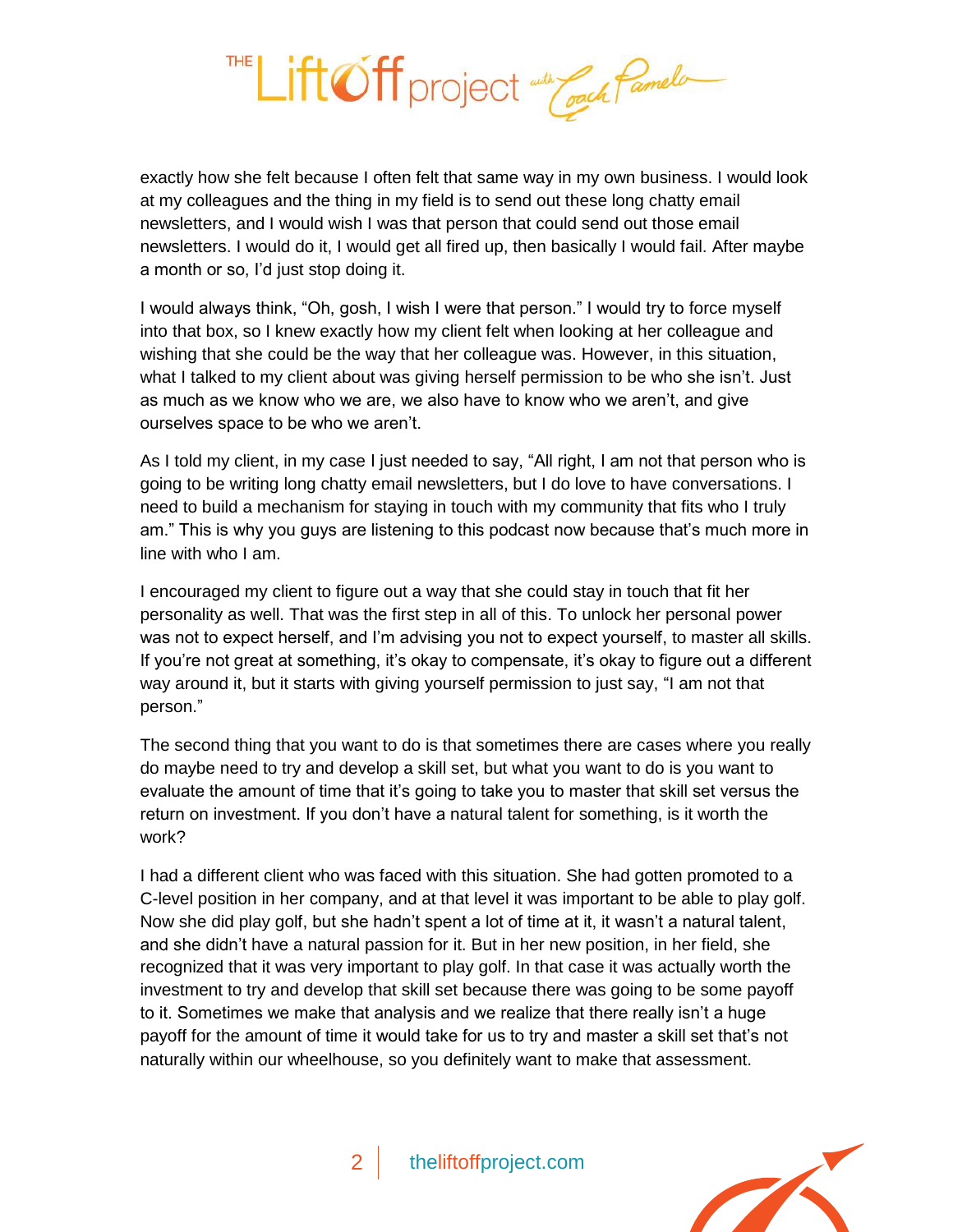

The third piece of this is to focus on your unique talents. Now the world says, "Hey, focus and do what you're good at," but there is another piece of this that you really want to be aware of: when you focus on your unique talents, you are sitting in your chair and by doing that you leave room for someone else's chair, so you don't try to sit in their chair. The great thing about this is that by doing this the world works beautifully.

My favorite example of this is in a home design project that I had. I have a really dear friend who is a wonderful interior designer and we were discussing what to do with a wall in my place. She said, "Why don't you stencil it?" I said, "That's a great idea. I would love to have a stencil." We picked out a stencil and she said, "It's really easy to do, you should just go ahead and do it." I thought about it for about a minute, and I was like, "Okay, I don't think I'm the person to be stenciling." She said, "No, no, no, it's easy, just do it, just do it."

Even though I love all these home design things, I read the blogs, I watch HGTV, in my fantasies I'm that person, in reality I had to recognize: I'm the girl that goes out to the hardware store, buys all the paint, gets all fired up and then it sits there for months on end. Once I admitted that I was not going to be the person who was going to do this to the level that I wanted it done, I went on Craigslist and I found this amazing decorative painter. He came over, he and his wife, and they did a beautiful job. They did such a great job, I had them do walls in my bedroom as well.

That was my big lesson, and this is the lesson I want to leave with you. By focusing on my unique talents, by doing my work, I could turn around and hire him to do his unique talents. He loved it, it was gorgeous, and everybody is happy. That's what you want to do in those situations. Just remember that you are leaving space for someone else. If there is a part of you that still feels like, "God, I really wish I were that person," then you can take this little saying that I say to myself when I start thinking, "I really wish I had that skill!" What I say to myself is, "Okay, in my next lifetime I'll have that skill."

That's it for Tales from the Coaching Front, and now on to our next segment.

Announcer: Got a question? She has got your answer. It's time for Ask Coach Pamela.

Pamela: We are back with my favorite segment. Today we have a question from Sandy who has a big decision to make in her business and is wondering how to handle the fear that wants to sit in the driver's seat and make the decision for her. Let's hear what she has to say.

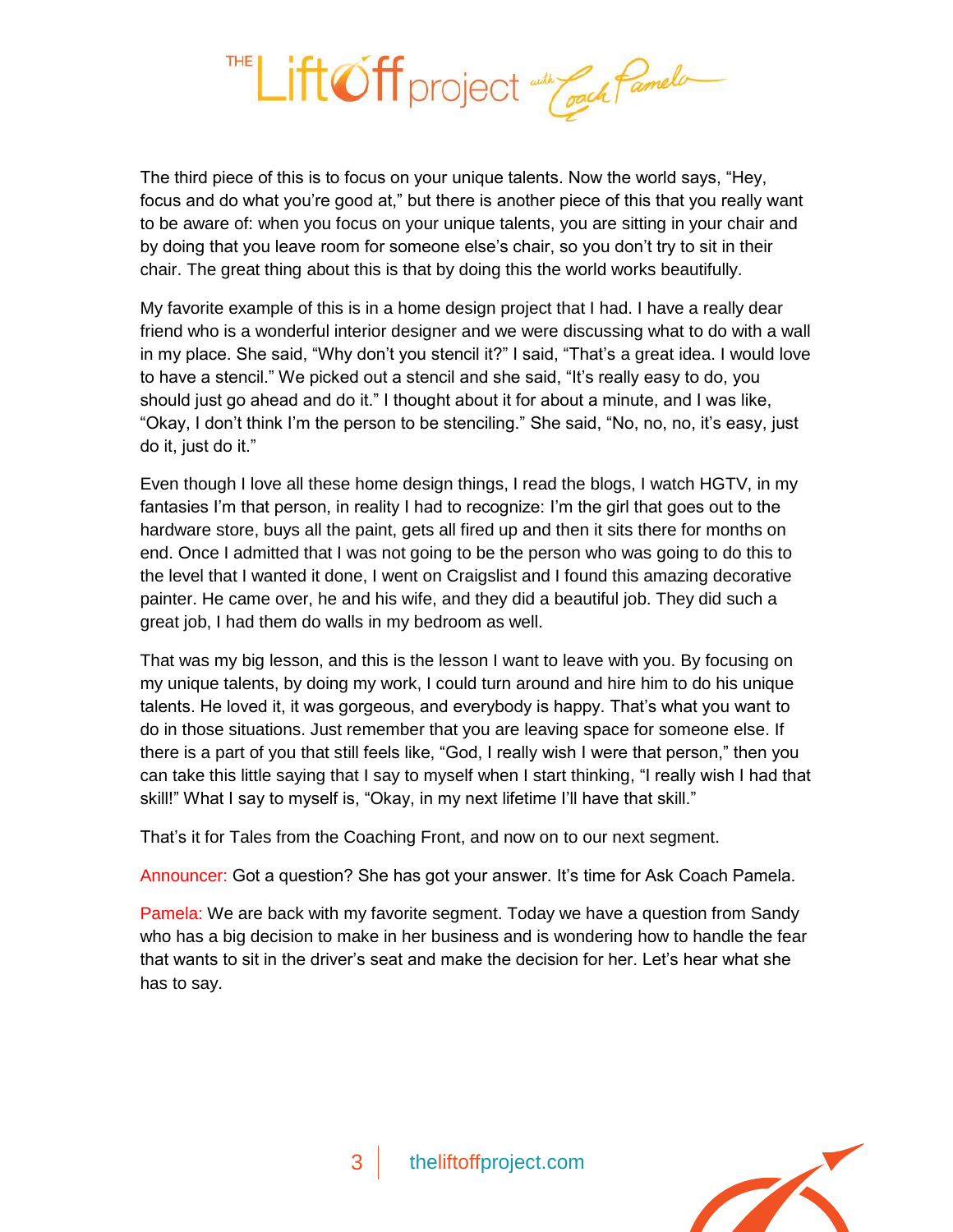

Sandy: Hi, Coach Pamela. This is Sandy from Wisconsin. I'm a flower farmer and I'm wondering if I should expand my business and hire extra help or stay small and continue working with just one employee. There is room in the industry to grow. Of course, growing bigger means more resources. This question is about when we have important decisions to make. Sometimes it's better to listen to our hearts, and sometimes it's better to listen to our logical heads. But then sometimes this little guy we'll name Fear wants in on the decision-making process. How can we tell when fear has made our decision rather than our hearts or our heads? Thank you, Coach Pamela, for your podcast. I love it. Bye.

Pamela: Hi, Sandy. Thanks so much for a really great question. So many of us feel fear, it is just a natural part of the reinvention process whether that reinvention involves making a change, or in your case, expanding into something new, like a bigger vision, a bigger playing field than what you're already doing. Understand that even though fear wants in at the table, that's actually pretty normal given what's going on. Fear is a healthy sign that you are moving beyond your comfort zone. It's not surprising that it wants in on the decision-making process because any time we decide that we want more, any time we decide we are going to do something different, fear will be knocking at our door.

In my book, *The 10 Laws of Career Reinvention*, I actually talk about this whole thing around fear because what's really important to understand is the difference between functional fears and false fears. Functional fears are ones that come up in response to a situation that exists today. It requires you to take action in this moment to forestall a negative outcome. In your case if it were, today I want to expand my flower farm. Should I hire extra help? This very moment, maybe you've got a certain amount of cash flow, but you are worried about how to bring on the cash flow for the next person. If that's an issue today, then that's a functional fear.

Functional fears are really important because what they do is they help us forestall potential negative situations, and they force us to figure out what we are going to do in this moment. Are you in danger in this moment? If you are, then it's time to brainstorm some solutions for how you can solve that issue. Maybe stepping up and saying, "All right, let me figure out how I can do a barter deal or maybe there is an intern that wants to come in." That kind of functional fear is useful because it sparks our creativity.

Now there is a different kind of fear, and those are false fears. False fears are when our minds go to potential negative outcomes that may or may not happen in the distant future. In this particular situation, a false fear might be, "I've got the funds to hire somebody, but what if down the road I don't have that or the money runs out or flowers

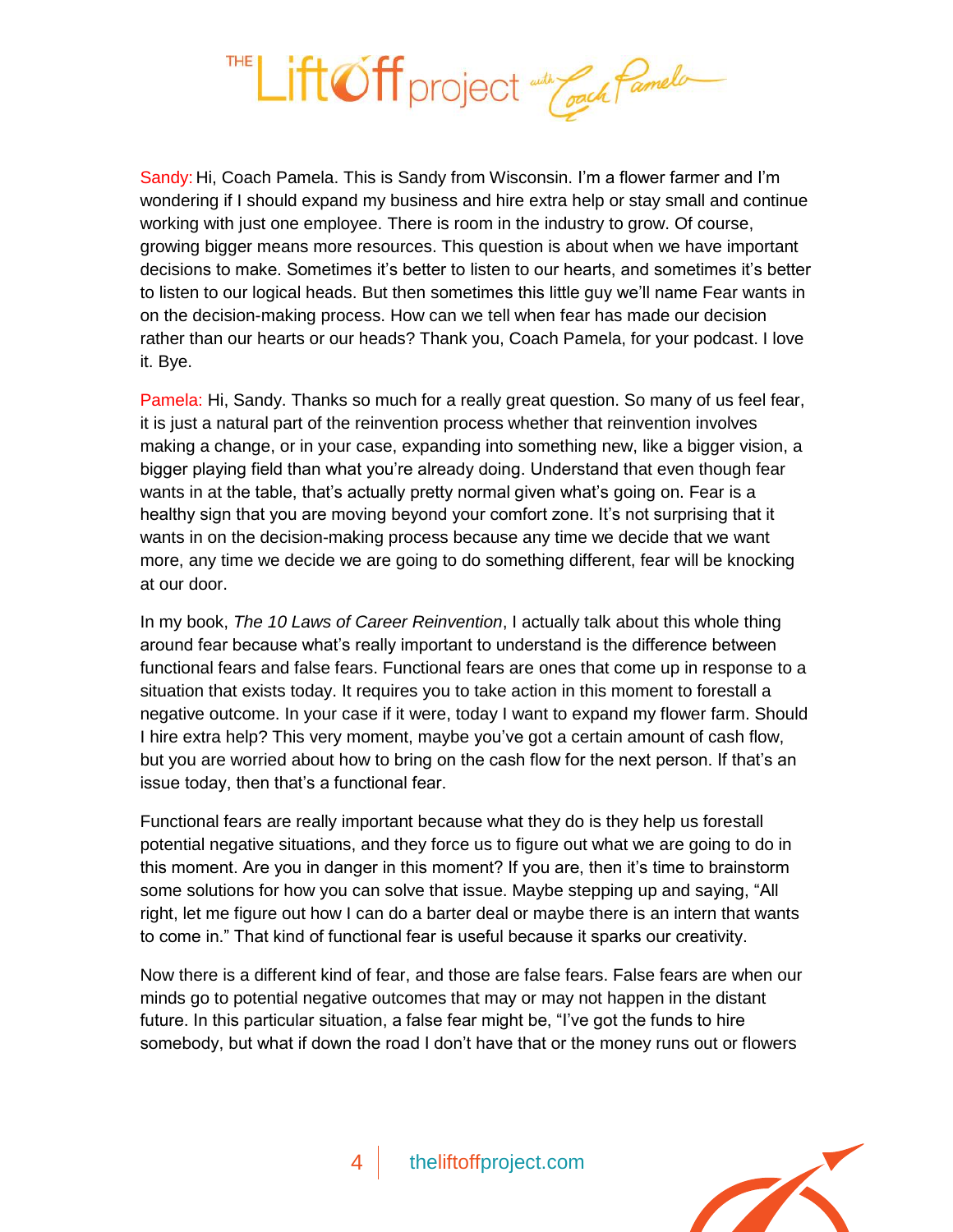

don't sell." Those are false fears because there is no danger today. It's not imminently happening today.

Why it's so critical to understand the distinction between functional fears and false fears is that false fears are endless. We can come up with all kinds of situations that may or may not happen, and when we do that we end up paralyzing ourselves. The worst thing about that paralysis is that it happens for something that isn't even real in this moment. It's critical to be able to distinguish between your functional fears and your false fears because the worst thing is to kill our dreams for something that, quote unquote, "might happen."

If there is a functional fear, look at it, come up with some solutions to solve it today, and move forward. If it's a false fear, what might happen in the future? Understand that you don't actually need to get over fear in order to move forward, you just need to take action in spite of it. This is an important take away for this because those types of false fears will continue to plague us when we are embarking on a reinvention path, when we are expanding into the things that we want. If we promise ourselves that we will continue to move forward despite having those fears knocking at our door, despite the fact that fear wants to sit at our table, then we know we are on the path to our dreams.

In those moments where you're wondering whether or not this is the right pathway for you, one technique that I always recommend to my clients is to ask their future selves what they wish would happen. Envision yourself down the road having the life that you love, that you most desire, that is your biggest dream, that you are living whatever it is that you want. Say it's a huge flower farm and it's all beautiful and it's making a difference in the world and you are getting to do cool, great things, and imagine yourself going in and sitting down with your future you and saying, "Hi, Sandy, I'm here at this moment and it's a turning point and I'm wondering what advice you have for me in this moment?" And ask future Sandy what she has to say to you.

When we ask our future selves what we need to know in this moment, it's really enlightening. She will tell you what she thinks for the you in this moment. Many times that is the thing that breaks that logjam and gives us the fortitude to continue moving forward into that big dream, that big future that's waiting for us if we can take action despite the fact that we're feeling fear.

That's it for this week's segment of The Liftoff Project. Be sure to visit our website, TheLiftoffProject.com/podcast where you can download a transcript of today's episode and see all that great advice in writing. If you have a question for an upcoming segment of Ask Coach Pamela, go to TheLiftoffProject.com/question and leave me a voicemail. If I answer your question in a future episode, I will send you a free deck of reinvention cards as a gift, so get on over there, leave me a voicemail with a question.